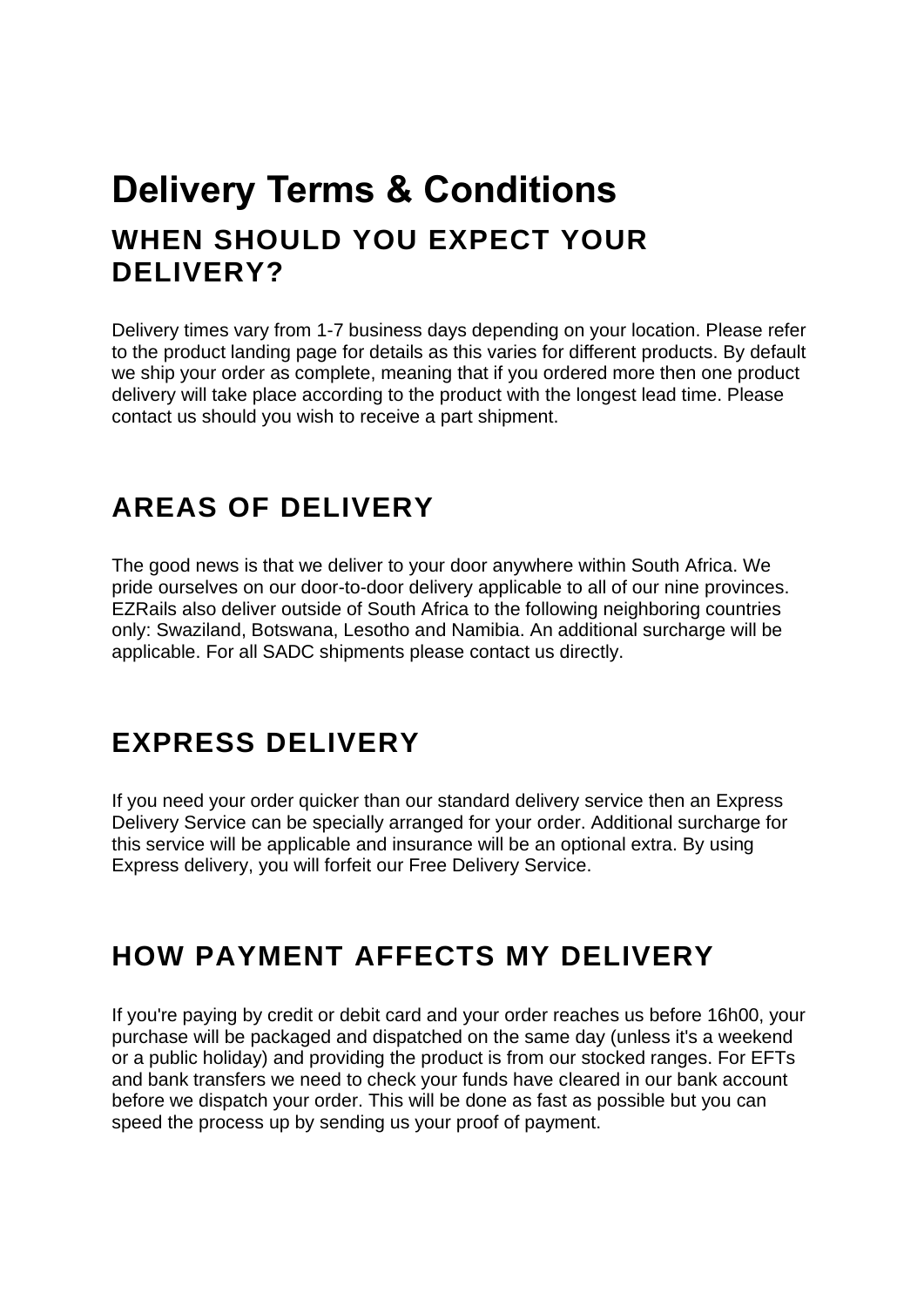## **DELIVERY CHARGES**

Delivery to an address within South Africa will carry delivery chargers. Delivery to Swaziland, Lesotho, Botswana, or Namibia will carry delivery charges. Please contact us prior to placing your order to discuss these charges.

## **HOW CAN I TRACK MY ORDER?**

If you have your tracking/waybill number on hand, please click here to be taken to the Courier guy Track and Trace section, alternatively copy paste this link into your browser https://thecourierguy.pperfect.com/where you can then enter the waybill number. Tracking information becomes available from 6pm on the day that your orders was dispatched. If you do not have a tracking number please contact us to assist you with an uppdate on your delivery.

## **DO YOU SHIP INTERNATIONALLY?**

Yes we do! Please contact our sales team telephonically on 086 136 5970 or email [janine@ezrails.co.za](mailto:janine@ezrails.co.za)

# **Terms of Service**

**Read the following terms before deploying a service with us.**

The following terms of service ("TOS") will apply to the agreement to provide service between EZRails & DSPSA ("Company"), and the individual or business entity identified on the order for said services ("Customer"). These terms, along with the attached Acceptable Use Policy ("AUP"), shall hereinafter be referred to as the "Agreement" between the two above mentioned parties.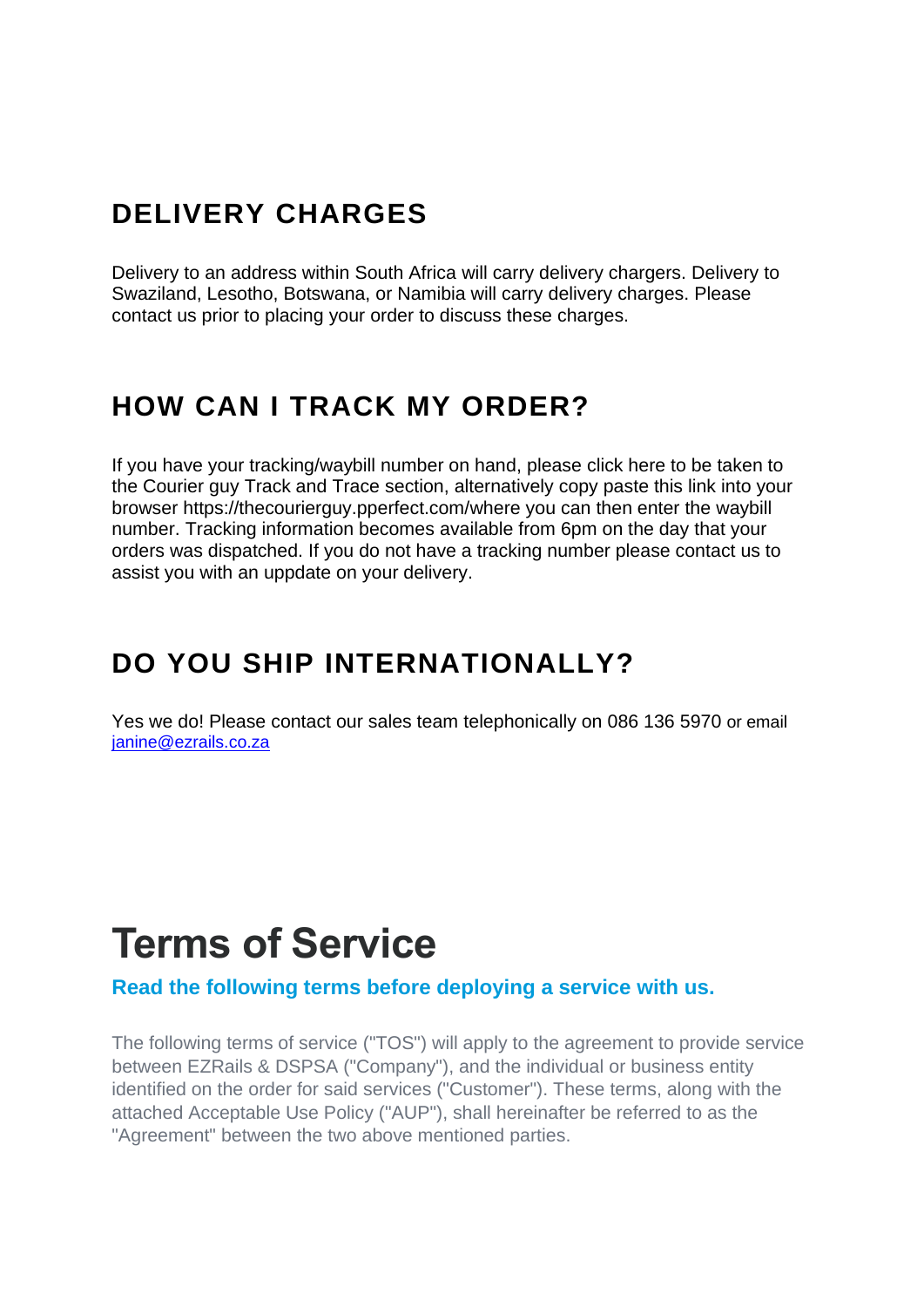### **Delivery of Goods Policy:**

EZRails offers 2 (two) methods of delivery of product to you. You may elect delivery via:

- 1. courier; or
- 2. self-collection.
- By choosing Option 1; EZRails will utilise The Courier Guy for delivery of goods. This is a curtesy and not a service within our company's scope of services.
- Please inform the salesperson should you require insurance.
- A Waybill Number will be provided for self-track and trace, once your order has left our premises.
- Please familiarise yourself with The Courier Guys Terms & Conditions of Carriage.
- Alternatively, send your own courier of choice.

### **Standard Returns Policy**

We want you to be happy with your purchase. If you are not completely satisfied, you can return the product to us and we will either repair/replace it, or credit your account, subject to the below terms. This Policy applies to products bought from EZRails itself and not from Third Parties.

This Policy forms part of the EZRails Terms and Conditions, and so words defined in the Terms and Conditions have the same meaning in this Policy, unless the context indicates otherwise. Nothing in this Policy is intended to limit your statutory rights in any way.

### **Preparing your products for a return**

To ensure your request is processed as quickly as possible you are responsible for the following when returning your products;

- package your products safely and securely for protection during transit;
- clearly mark your return reference number on the outside of the parcel; and
- include all accessories and parts that were sold with the product.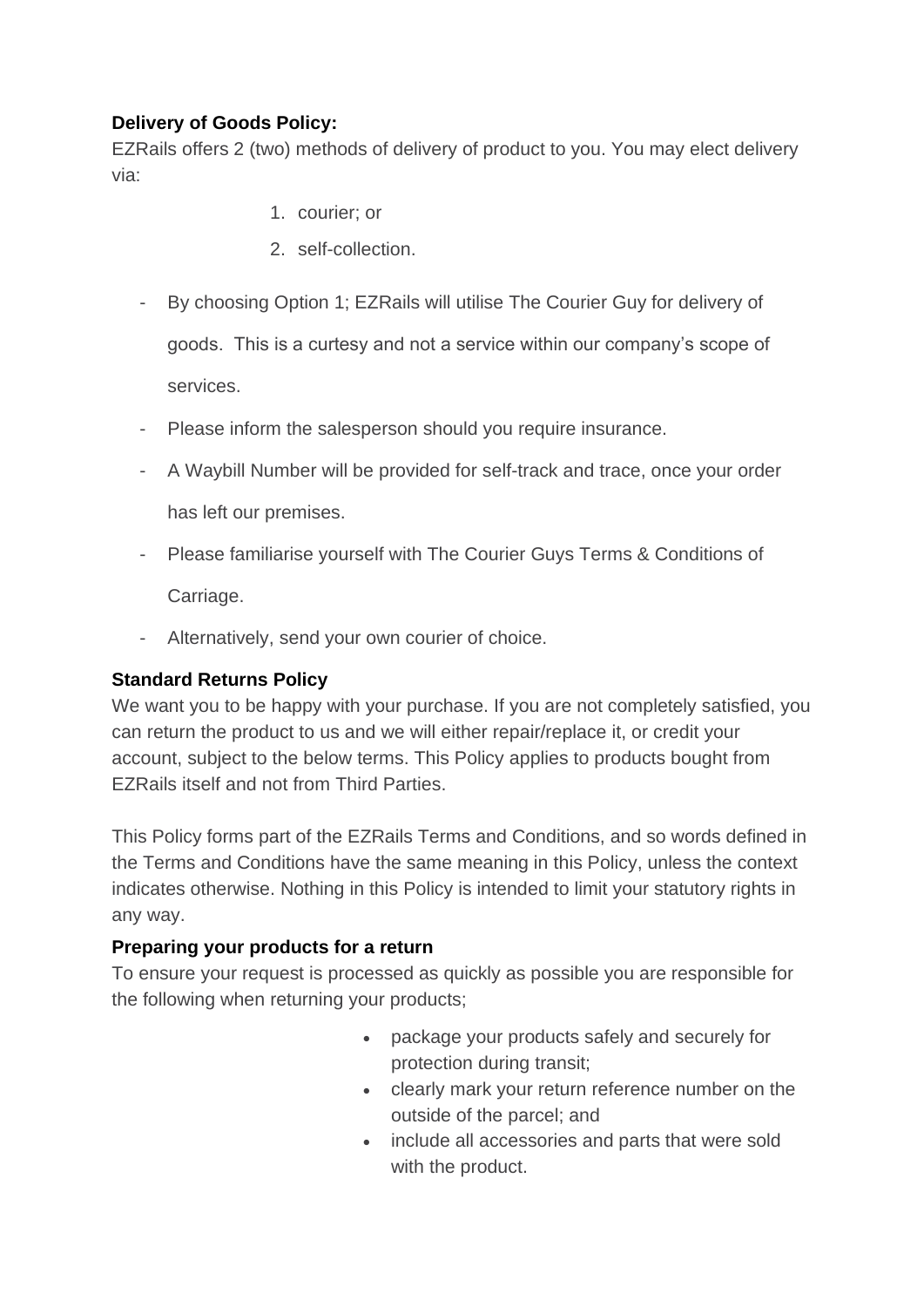Failure to adhere to any of these requirements could delay the processing of your request or result in its decline altogether.

### **Products damaged on delivery**

Should a product be damaged or missing any parts or accessories at the time of delivery / collection, **please notify us within 7 days** of such delivery / collection by emailing to [returns@ezrailsdiy.com](mailto:returns@ezrailsdiy.com)

We will arrange to collect the product from you at no charge. Once we have inspected the product and validated your return, we will at your choice repair / replace the product as soon as possible (if such repair is possible/ we have the same product in stock to use as a replacement) or credit your account with the purchase price of the product.

#### **Defective products**

We do our best to ensure that the products we deliver to you are of a high quality, and in good working order and without defects.

What is a defect? A defect is a material imperfection in the manufacture of a product or any characteristic of a product, which makes the product less acceptable than one would reasonably be entitled to expect in the circumstances.

The following will **NOT** be regarded as defects and will not entitle you to a return:

- faults resulting from normal wear and tear;
- damage arising from negligence, user abuse or incorrect usage of the product;
- damage arising from sea air corrosion;
- damage arising from a failure to adequately care for the product;
- damage arising from unauthorized alterations to the product;
- damage arising during transit by third party;
- where the specifications of a product, although accurately described on the Website and generally fit for its intended purpose, do not suit you; and
- in relation to used products, signs of handling and/or repackaging.

If you return a defective product to us, but you fail to return all of the accessories and parts that were sold with that product, we are entitled to (subject to applicable law) refuse the return, or only to replace the item that you did return.

1. **Refund Policy**: All services rendered by the Company are provided on a nonrefundable basis. This includes, but it not limited to, confirmed manufactured